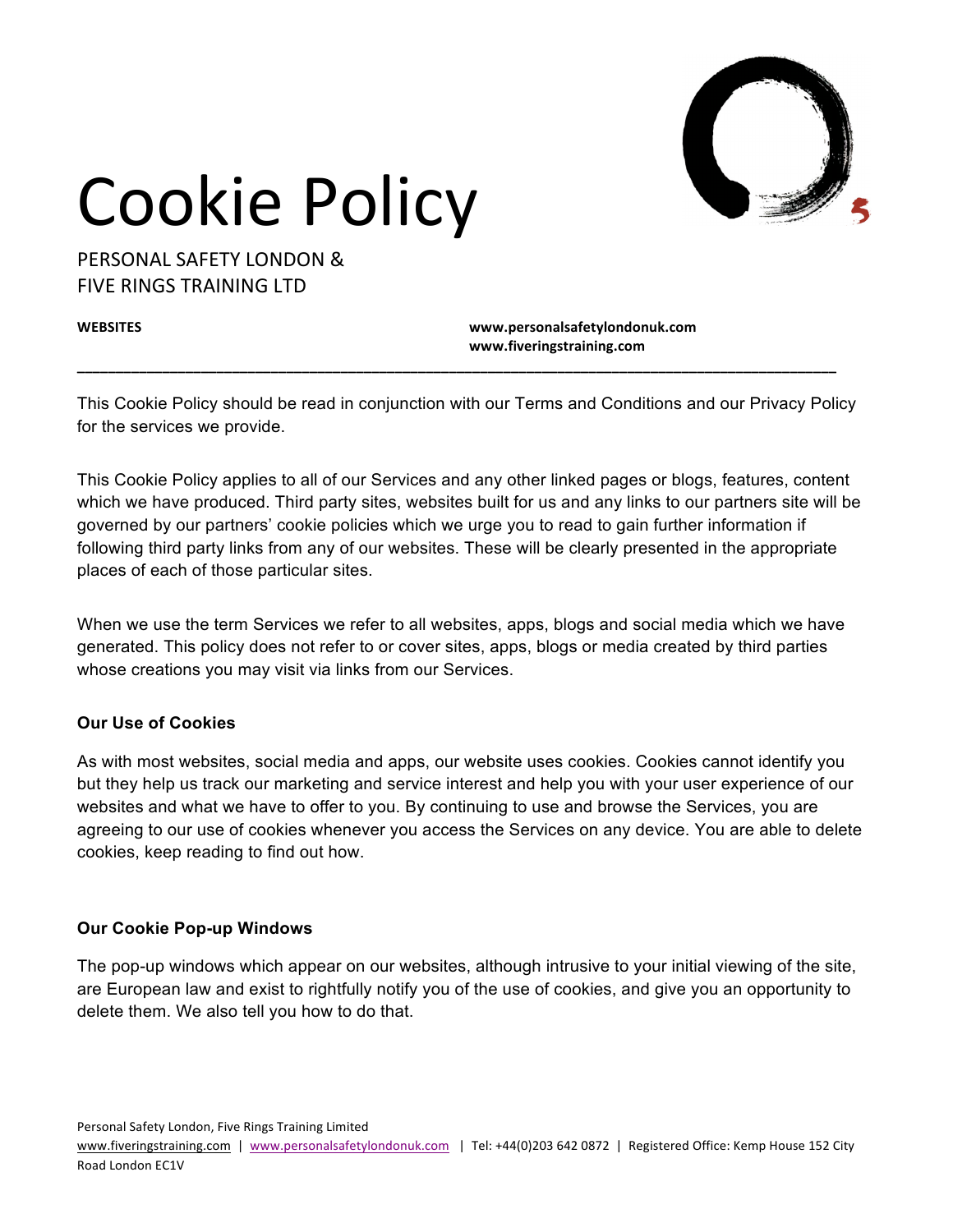

PERSONAL SAFFTY LONDON & **FIVE RINGS TRAINING LTD** 

#### **Delete Your Cookies**

Here's some information no how to delete cookies:

<http://www.aboutcookies.org/DEFAULT.ASPX?page=2>

and further information on how they are used throughout the internet should you wish to learn more:

<http://www.allaboutcookies.org>

#### **More About Cookies**

A cookie is a small text file that is stored on a user's computer or device for tracking and record-keeping purposes. You can adjust your browser settings so that it will refuse cookies, if you don't make this adjustment then cookie files are automatically dropped onto your computer for tracking and recordmaking as soon as you visit or open the Services. Cookies enable our software to track and target your interests to enhance your experience on our Services. By agreeing to the terms of this Cookie Policy, you consent to the cookies files being dropped onto your machine or device.

#### **Which type of cookies do we use?**

- Analytical/performance cookies. These allow us to recognise and count the number of visitors, and to see how visitors move around our Services when they are using it. This helps us to improve the way our Services works, for example, by ensuring that users are finding what they are looking for easily.
- Targeting cookies. We use Google analytics cookies to collect information about visitors' behaviour to our Services. These cookies record your visit to our Services, the pages you have visited and the links you have followed. We will use this information to make our Services and the advertising displayed on it more relevant to your interests.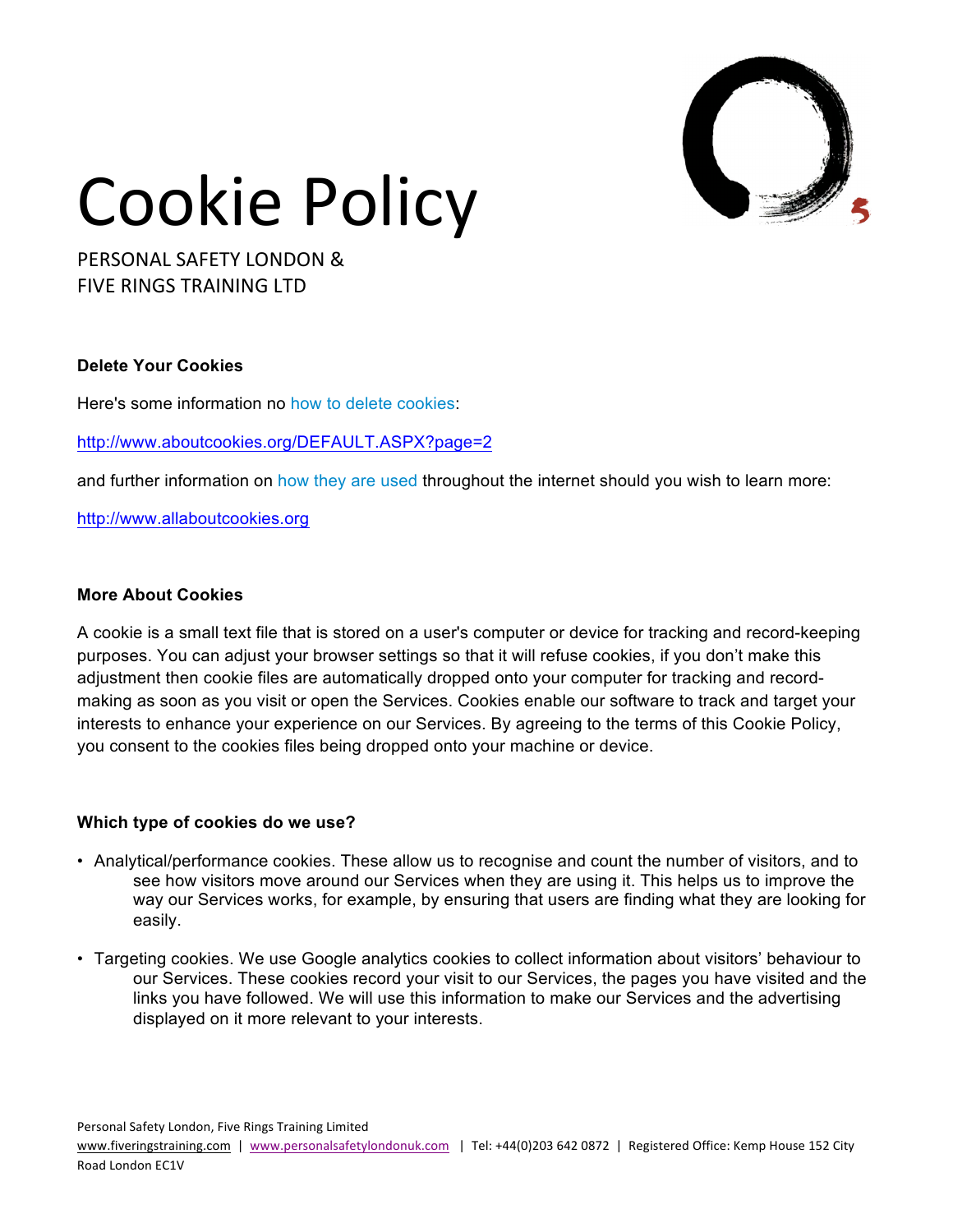

PERSONAL SAFFTY LONDON & **FIVE RINGS TRAINING LTD** 

The third parties that you visit via links accessed from the Services may also use cookies, over which we have no control. These cookies are likely to be analytical/performance cookies or targeting cookies but please refer to their own cookie policy for accurate information.

#### **Blocking Cookies**

Cookies can be blocked by activating the setting on your browser that allows you to refuse the setting of all or some cookies. The "Help" feature on most browsers will tell you how to stop your browser from accepting new cookies. It should also tell you how to set up the browser to notify you when you receive a new cookie and how to disable cookies entirely. Additionally, you can disable or delete similar data used by browser add-ons, such as flash cookies, by changing the add-on's settings or visiting the website of its manufacturer. However, if you use your browser settings to block all cookies (including essential cookies) you may not be able to access all or parts of the websites and Services you wish to visit. Please see [www.allaboutcookies.org](http://www.allaboutcookies.org/) for more information about blocking cookies on your particular browser.

**WEBSITES www.personalsafetylondon.com**

At the time of writing this policy Personal Safety London is also respresented by a BT generated website [www.personalsafetylondon.com](http://www.personalsafetylondon.com) utilising a Trendzer platform. For the cookie policy for that website please visit the link from the pop-up box on [www.personalsafetylondon.com](http://www.personalsafetylondon.com) or visit Trendzer online.

**\_\_\_\_\_\_\_\_\_\_\_\_\_\_\_\_\_\_\_\_\_\_\_\_\_\_\_\_\_\_\_\_\_\_\_\_\_\_\_\_\_\_\_\_\_\_\_\_\_\_\_\_\_\_\_\_\_\_\_\_\_\_\_\_\_\_\_\_\_\_\_\_\_\_\_\_\_\_\_\_\_\_\_\_\_\_\_\_\_\_\_\_\_\_\_\_\_\_**

#### **FURTHER INFORMATION**

Personal Safety London is part of Five Rings Training Ltd.

Personal Safety London UK website [www.personalsafetylondonuk.com](http://www.personalsafetylondonuk.com) and all Five Rings Training websites and all associated social media, blogs and apps' use of cookies is covered in this Five Rings Training Ltd Cookie Policy.

**\_\_\_\_\_\_\_\_\_\_\_\_\_\_\_\_\_\_\_\_\_\_\_\_\_\_\_\_\_\_\_\_\_\_\_\_\_\_\_\_\_\_\_\_\_\_\_\_\_\_\_\_\_\_\_\_\_\_\_\_\_\_\_\_\_\_\_\_\_\_\_\_\_\_\_\_\_\_\_\_\_\_\_\_\_\_\_\_\_\_\_\_\_\_\_\_\_\_**

Personal Safety London, Five Rings Training Limited

www.fiveringstraining.com | [www.personalsafetylondonuk.com](http://www.personalsafetylondon.com) | Tel: +44(0)203 642 0872 | Registered Office: Kemp House 152 City Road London EC1V